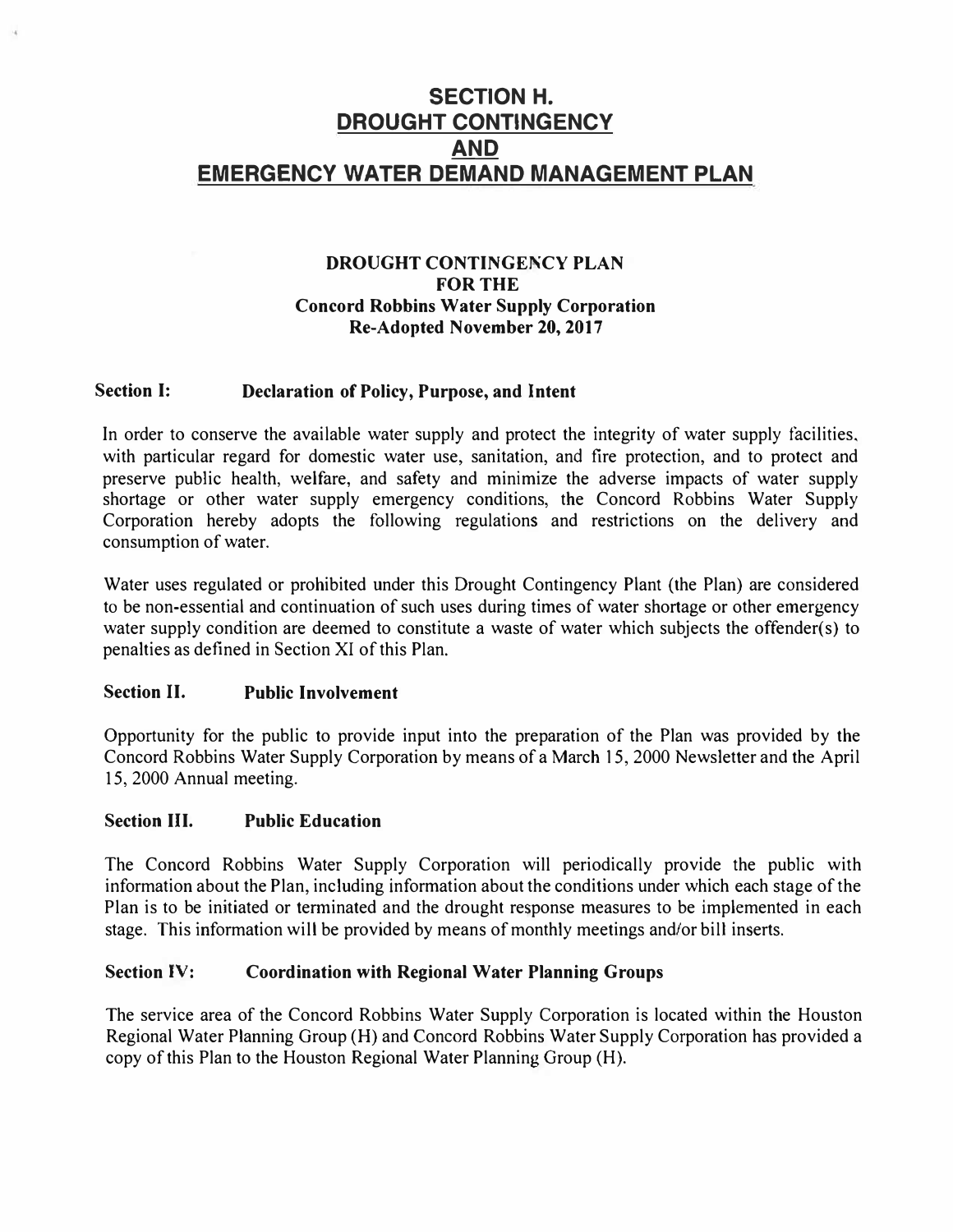## **Section V: Authorization**

The general manager or his/her designee is hereby authorized and directed to implement the applicable provisions of this Plan upon determination that such implementation is necessary to protect public health, safety, and welfare. The general manager, or his/her designee, shall have the authority to initiate or terminate drought or other water supply emergency response measures as described in this Plan.

#### **Section VI: Application**

The provisions of the Plan shall apply to all persons, customers, and property utilizing water provided by Concord Robbins Water Supply Corporation. The terms "person" and "customer" as used in the Plan include individuals, corporations, partnerships, associations, and all other legal entities.

#### **Section VII: Definitions**

For the purposes of the Plan, the following definitions shall apply:

Aesthetic water use: water use for ornamental or decorative purposes such as fountains, reflecting pools, and water gardens.

Commercial and institutional water use: water use which is integral to the operations of commercial and non-profit establishments and governmental entities such as retail establishments, hotels and motels, restaurants, and office buildings.

Conservation: those practices, techniques, and technologies that reduce the consumption of water, reduce the loss of or waste of water, improve the efficiency in the use of water or increase the recycling and reuse of water so that a supply is conserved and made available for future or alternative uses.

Customer: any person, company, or organization using water supplied by Concord Robbins Water Supply Corporation.

Domestic water use: water use for personal needs or for household or sanitary purposes such as drinking, bathing, heating, cooking, sanitation, or for cleaning a residence, business, industry, or institution.

Even number address: street addresses, box numbers, or rural postal route numbers ending in 0, 2, 4, 6, or 8 and locations without address.

Industrial water use: the use of water in processes designed to convert materials of lower value into forms having greater usability and value.

Landscape irrigation use: water used for the irrigation and maintenance of landscaped areas. whether publicly or privately owned, including residential and commercial lawns, gardens, golf courses, parks, and rights-of-way and medians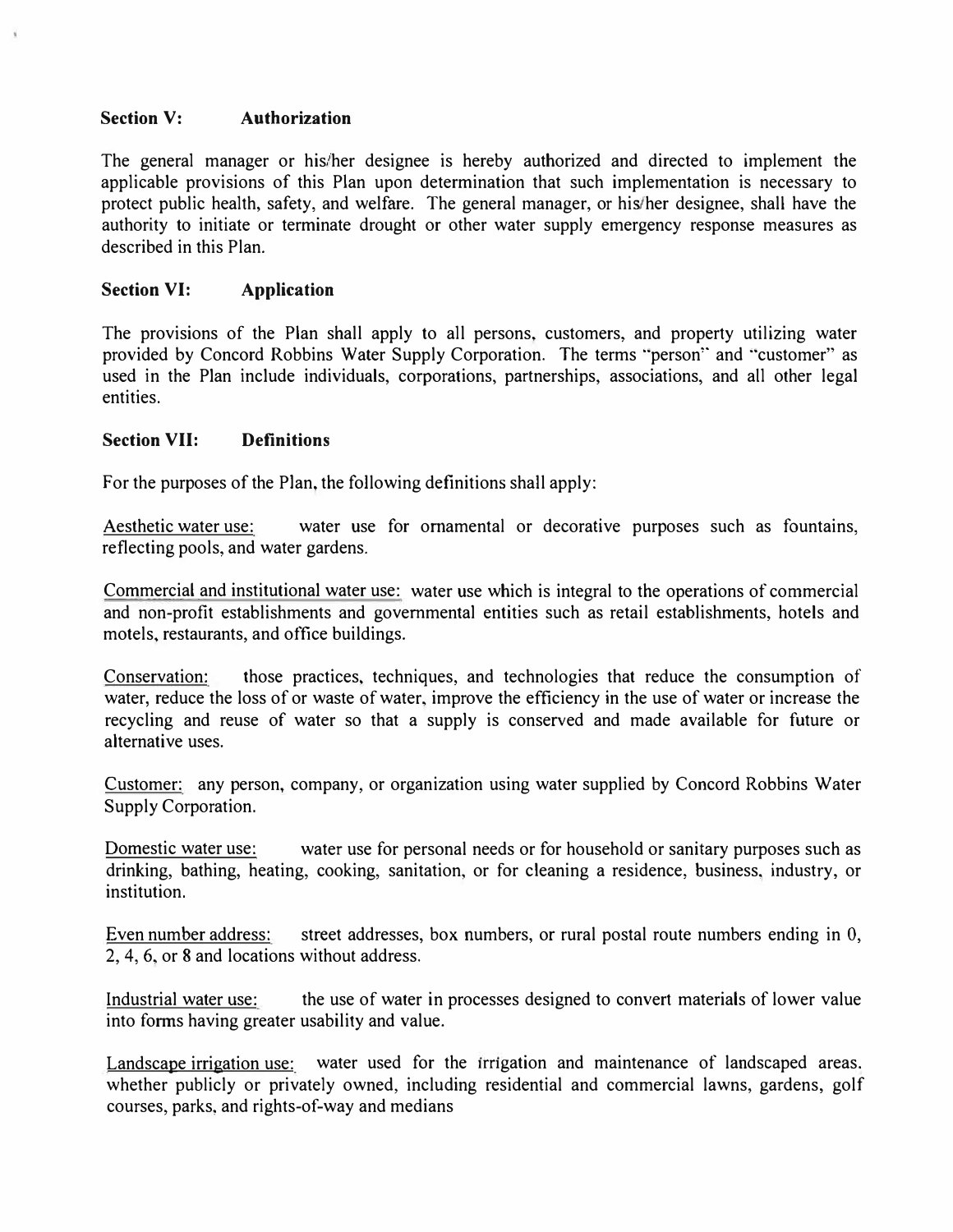Non-essential water use: water uses that are not essential nor required for the protection of public, health, safety, and welfare, including:

- a) irrigation of landscape areas, including parks, athletic fields, and golf courses, except otherwise provided under this Plan;
- b) use of water to wash any motor vehicle, motorbike, boat, trailer, airplane or other vehicle;
- c) use of water to wash down any sidewalks, walkways, driveways, parking lots, tennis courts, or other hard-surfaced areas;
- d) use of water to wash down buildings or structures for purposes other than immediate fire protection;
- e) flushing gutters or permitting water to run or accumulate in any gutter or street;
- f) use of water to fill, refill, or add to any indoor or outdoor swimming pools or Jacuzzi-type pools;
- g) use of water in a fountain or pond for aesthetic or scenic purposes except where necessary to support aquatic life;
- h) failure to repair a controllable leak(s) within a reasonable period after having been given notice directing the repair of such leak(s); and
- i) use of water from hydrants for construction purposes or any other purposes other than fire fighting.

Odd numbered address: 3,5, 7,or9. street addresses, box numbers, or rural postal route numbers ending in 1,

# **Section VIII: Criteria for Initiation and Termination of Drought Response Stages**

The general manager or his/her designee shall monitor water supply and/or demand conditions on a daily basis and shall determine when conditions warrant initiation or termination of each stage of the Plan, that is, when the specified "triggers" are reached.

The triggering criteria described below are based on known system capacity limits.

# **Stage 1 Triggers - MILD Water Shortage Conditions**

## Requirements for initiation

Customers shall be requested to voluntarily conserve water and adhere to the prescribed restrictions on certain water uses, defined in Section VII - Definitions, when one or more of the following conditions exist:

- A. Water consumption has reached 80% of water storage capacity for three (3) consecutive days.
- B. When the specific capacity of the wells is equal to 80% of the wells original specific capacity.
- C. Continually falling treated water storage levels do not refill 100% overnight.
- D. When the distribution system cannot maintain 35 psi pressure because of high water demand.

# Requirements for termination

State 1 of the Plan may be rescinded when all of the conditions listed as triggering events have ceased to exist for a period of three (3) consecutive days.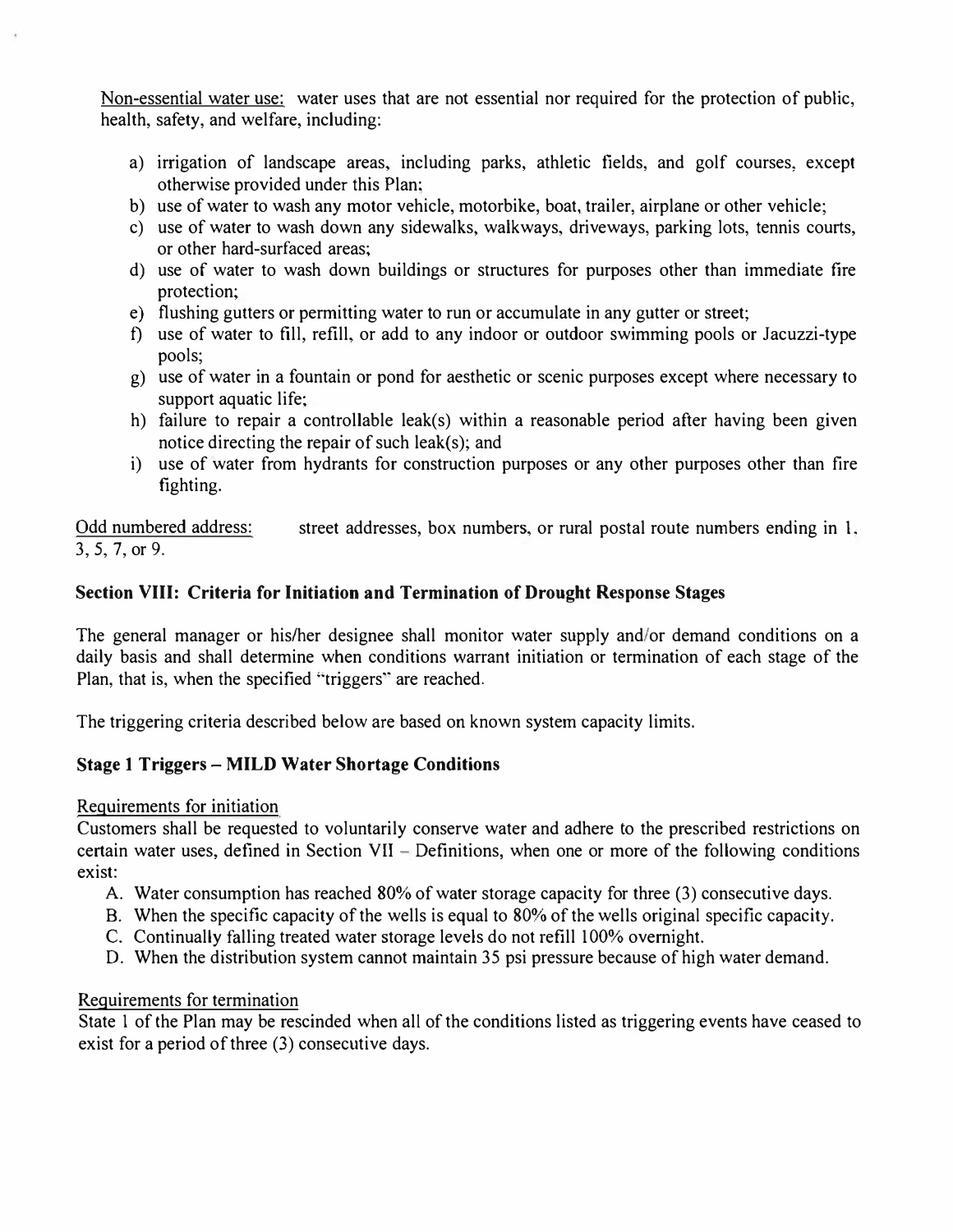# **Stage 2 Triggers-MODERATE Water Shortage Conditions**

#### Requirements for initiation

Customers shall be required to comply with the requirements and restrictions on certain non-essential water uses provided in Section IX of the Plan when one or more of the following conditions exist:

- A. When the water consumption has reached 90% of water storage capacity for three (3) consecutive days.
- B. When the specific capacity of the wells is greater than 90% of the wells original specific capacity.
- C. Continually falling treated water storage levels do not refill above 90% overnight.
- D. When the distribution system cannot maintain 35 psi pressure because of high water demand.

## Requirements for termination

Stage 2 of the Plan may be rescinded when all of the conditions listed as triggering events have ceased to exist for a period of three (3) consecutive days. Upon termination of Stage 2, Stage 1 becomes operative.

## **Stage 3 Triggers-SEVERE Water Shortage Conditions**

## Requirements for initiation

Customers shall be required to comply with the requirements and restrictions on certain non-essential water uses for Stage 3 of the Plan when one or more of the following conditions exist:

- A. When the water consumption has reached 100% of water storage capacity for three (3) consecutive days.
- B. When the specific capacity of the wells is equal 100% of the wells original specific capacity.
- C. Continually falling treated water storage levels do not refill above 80% overnight.
- D. When the distribution system cannot maintain 35 psi pressure because of high water demand.

## Requirements for termination

Stage 3 of the Plan may be rescinded when all of the conditions listed as triggering events have ceased to exist for a period of three (3) consecutive days. Upon termination of Stage 3, Stage 2 becomes operative.

## **Stage 4 Triggers-EMERGENCY Water Shortage Conditions**

## Requirements for initiation

Customers shall be required to comply with the requirements and restrictions for Stage 4 of this Plan when the General Manager, or his/her designee, determines that a water supply emergency exists based on:

- 1. Major water line breaks, or pump or system failures occur, which cause unprecedented loss of capability to provide water service; or
- 2. Natural or man-made contamination of the water supply source(s).

## Requirements for termination

Stage 4 of the Plan may be rescinded when all of the conditions listed as triggering events have ceased to exist for a period of three (3) consecutive days.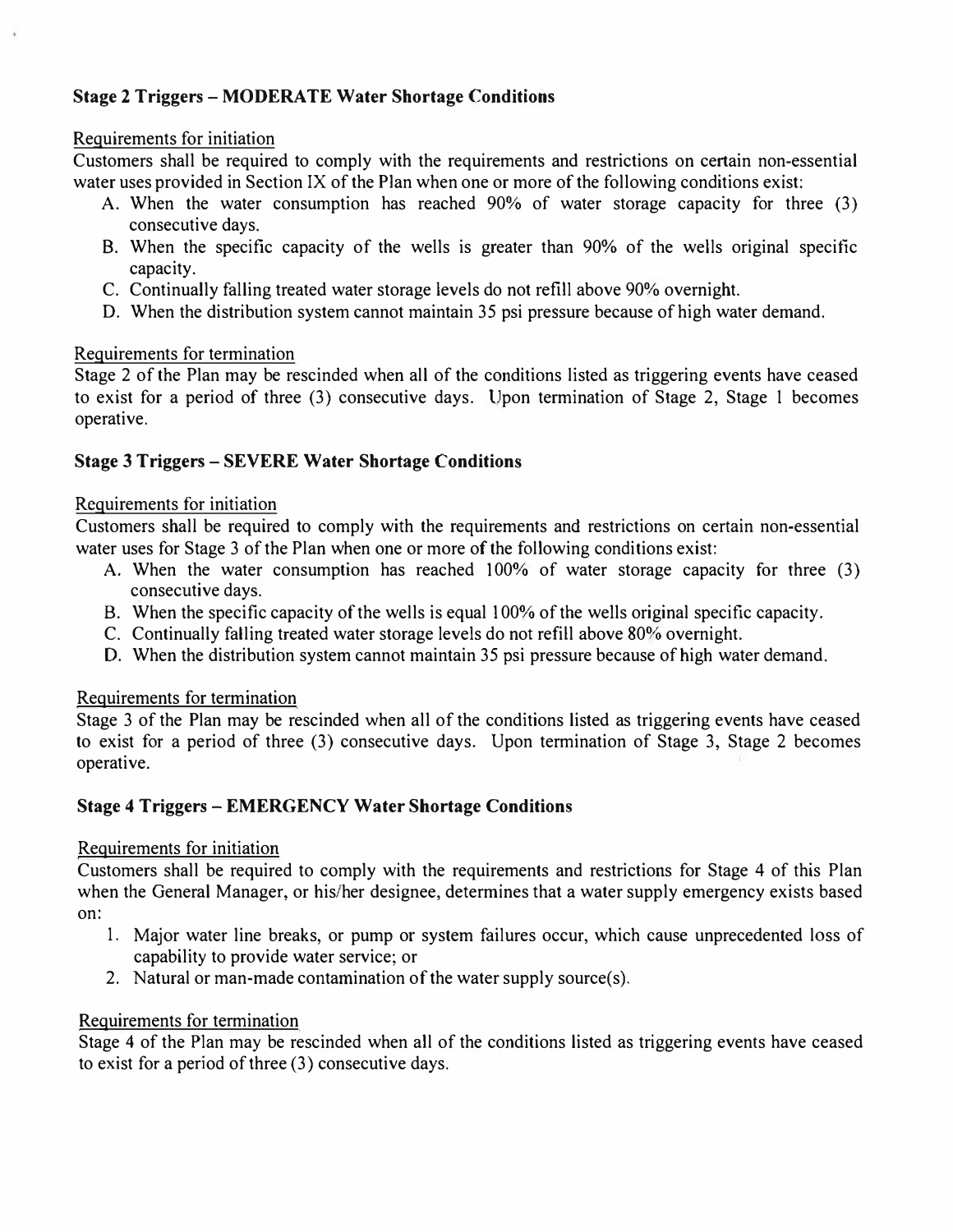#### **Section IX: Drought Response Stages**

The General Manager, or his/her designee, shall monitor water supply and/or demand conditions on a daily basis and, in accordance with the triggering criteria set forth in Section VIII of this Plan, shall determine that a mild, moderate, severe, or emergency water shortage condition exists and shall implement the following notification procedures:

#### **Notification**

Notification of the Public: The General Manager or his/her designee shall notify the public by means of:

*Publication in a newspaper of general circulation. Direct mail to each customer, Public service announcements* 

#### Additional Notification:

The General Manage or his/her designee shall notify directly. or cause to be notified directly, the following individuals and entities:

*Board of Directors of CRWSC*  . . *TCEQ (required when mandatory restrictions are imposed) Major water users* 

#### **Stage 1 Response- MILD Water Shortage Conditions**

Supply Management Measures:

*The system will reduce or discontinue flushing of water main. The system will encourage reduction of water use through the notice on bills or olher methods.* 

#### Voluntary Water Use Restrictions:

- a) Water customers are requested to voluntarily limit the irrigation of landscaped areas to Sundays and Thursday for customers with a street address ending in an even number (0, 2, 4, 6, or 8), and Saturdays and Wednesdays for water customers with a street address ending in an odd number (1, 3, 5, 7, or 9).
- b) Water customers are requested to practice water conservation and to minimize or discontinue water use for non-essential purposes.

#### **Stage 2 Response** - **MODERATE Water Shortage Conditions**

Supply Management Measures:

*The system will reduce or discontinue flushing of water main. The system will encourage reduction of water use through the notice on bills or other method<;.*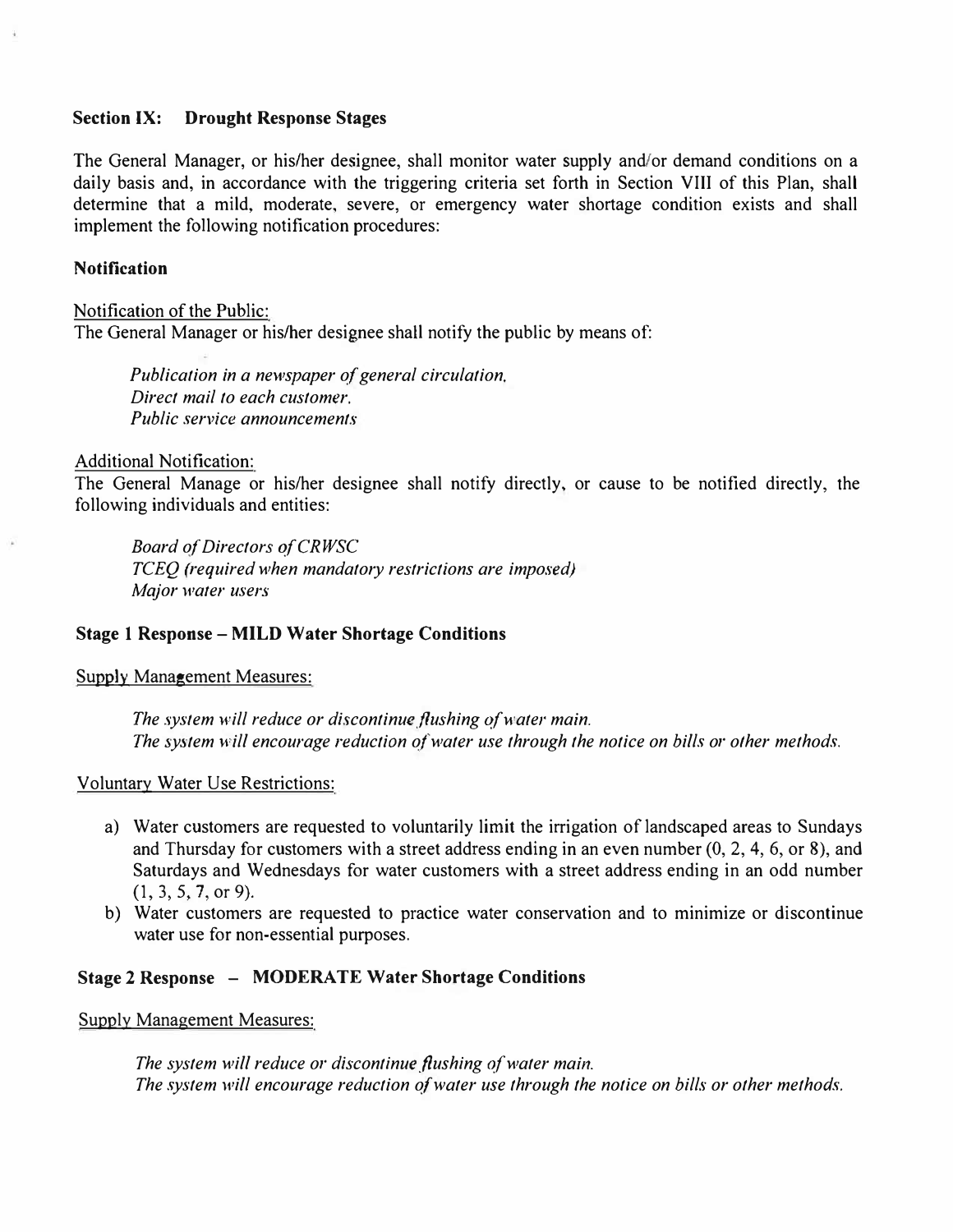Water Use Restrictions: shall apply to all persons: Under threat of penalty for violation, the following water use restrictions

- a) Irrigation of landscaped areas with hose-end sprinklers or automatic irrigation systems shall be limited to Sundays and Thursdays for customers with a street address ending in an even number (0, 2, 4, 6, or 8), and Saturdays and Wednesdays for water customers with a street address ending in an odd number (1, 3, 5, 7, or 9), and irrigation of landscaped areas is further limited to the hours of 12:00 midnight until 6:00 a.m. and between 8:00 p.m. and 12:00 midnight on designated watering days. However, irrigation of landscaped areas is permitted at anytime if it is by means of a hand-held hose, a faucet filled bucket or watering can of five (5) gallons or less, or drip irrigation system.
- b) Use of water to wash any motor vehicle, motorbike, boat, trailer, airplane or other vehicle is prohibited except on designated watering days between the hours of 12 :00 midnight until 10:00 a.m. and between 8:00 p.m. and 12:00 midnight. Such washing, when allowed, shall be done with a hand-held bucket or a hand-held hose equipped with a positive shutoff nozzle for quick rinses.
- c) Use of water to fill, refill, or add to any indoor or outdoor swimming pools, wading pools, or Jacuzzi-type pools is prohibited except on designated watering days between the hours of 12:00 midnight until 6:00 a.m. and between 8:00 p.m. and 12:00 midnight.
- d) Operation of any ornamental fountain or pond for aesthetic or scenic purposes is prohibited except where necessary to support aquatic life or where such fountains or ponds are equipped with a re-circulation system.
- e) The following uses of water are defined as non-essential and are prohibited:
	- 1. Wash down of sidewalks, driveways, or other hard-surfaced areas;
	- 2. Use of water to wash down buildings or structures for purposes other than immediate fire protection;
	- 3. Use of water for dust control;
	- 4. Failure to repair a controllable leak(s) within a reasonable period after having been given notice directing the repair of such leak(s).

# **Stage 3 Response - SEVERE Water Shortage Conditions**

## Supply Management Measures:

*The system will reduce or discontinue.flushing of water main. The system will encourage reduction of water use through the notice on bills or other methods.* 

Water Use Restrictions: All requirements of Stage 2 shall remain in effect during Stage 3 except:

- a) Irrigation of landscaped areas shall be limited to designated watering days between the hours of 12:00 midnight until 6:00 a.m. and between 8:00 p.m. and 12:00 midnight and shall be by means of hand-held hoses, hand-held buckets, drip irrigation, or permanently installed automatic sprinkler system only. The use of hose-end sprinklers is prohibited at all times.
- b) No application for new, additional, expanded, or increased-in-size water service connections, meters, service lines, pipeline extensions, mains, or water service facilities of any kind shall be approved. and time limits for approval of such applications are hereby suspended for such time as this drought response stage or a higher-numbered stage will be in effect.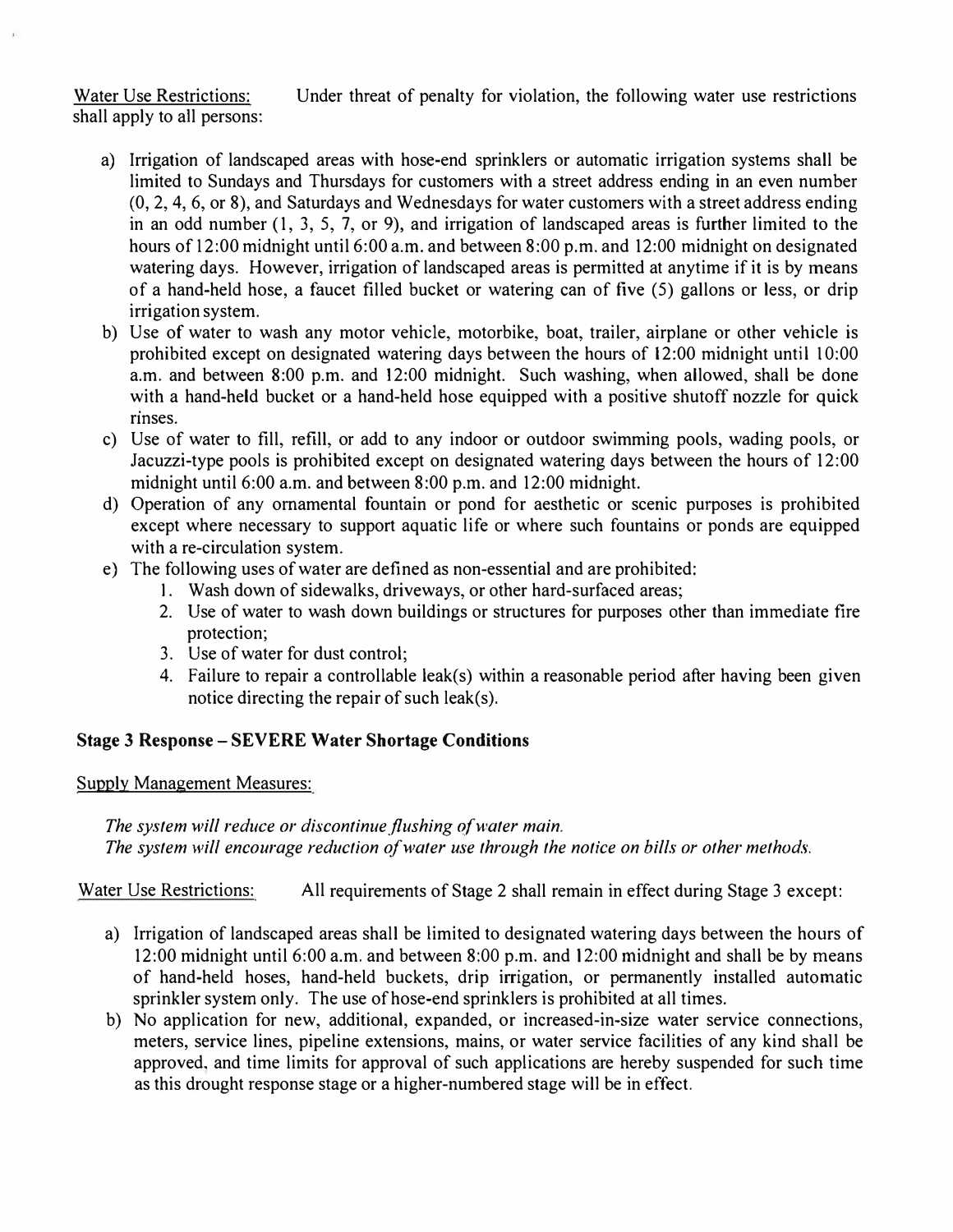## **State 4 Response - EMERGENCY Water Shortage Conditions**

#### Supply Management Measures:

*The system will reduce or discontinue flushing o\_f water main. The system will encourage reduction of water use through the notice on bills or other methods.* 

Water Use Restrictions: All requirements of Stage 3 shall remain in effect during Stage 4 except:

- a) Irrigation of landscaped areas is absolutely prohibited.
- b) Use of water to wash any motor vehicle, motorbike, boat, trailer, airplane or other vehicle is absolutely prohibited.

## Section X - **Penalties for Violations**

- **a. First Violation** The Corporation will assess a penalty of \$25.00. The customer/member will be notified by a written notice of their specific violation and their need to comply with the tariff rules. The notice will show the amount of penalty \* to be assessed and inform the customer that failure to pay the penalty will result in termination of service. Reconnection will require payment of the penalty and a charge for the service call to restore service. The notice will also inform the customer that additional violations will trigger more severe penalties and may result in termination of service regardless of whether the customer pays the penalties.
- **b. Second Violation** The Corporation will assess a penalty  $*$  of \$50.00. The notice of second violation will show the amount of penalty to be assessed and will inform the customer that failure to pay the penalty will result in termination of service to be restored only upon payment of penalty and service call to restore service. The notice will also inform the customer that additional violations will trigger more severe penalties and may result in termination of service regardless of whether the customer pays the penalties.
- **c. Subsequent Violations**  The Corporation will assess an additional penalty\* of \$75.00 for violations continuing after the Second Violation. The notice of subsequent violation will show the amount of the penalty to be assessed and will inform the violator that failure to pay the penalty will result in termination of service to be restored only upon payment of penalty and service call to restore service. The notice will also inform the customer that the Corporation may also install a flow restricting device in the customer's meter service to limit the amount of water that will pass through the meter in a 24 hour period. The costs of this procedure will be for the actual work and equipment and shall be paid by the customer. Removal of this device will be considered Meter Tampering and will result in disconnection of service without further notice. The notice of subsequent violation will also inform the customer that additional penalties will be assessed for additional violations; and in addition to penalties, that water service will be terminated for a period of three (3) days regardless of whether the customer pays the penalties for the additional violations.
- **d. Termination** For each continuing violation, the Corporation will assess an additional penalty of\$ 100.00. Service will also be terminated for a period of three (3) days. The notice of termination will show the date on which water service will be terminated and the date on which service will be restored, unless the customer has failed to pay delinquent penalties, assessments or charges. Service will remain off until any delinquent penalty or other assessment is fully paid including a charge for the service call to restore service